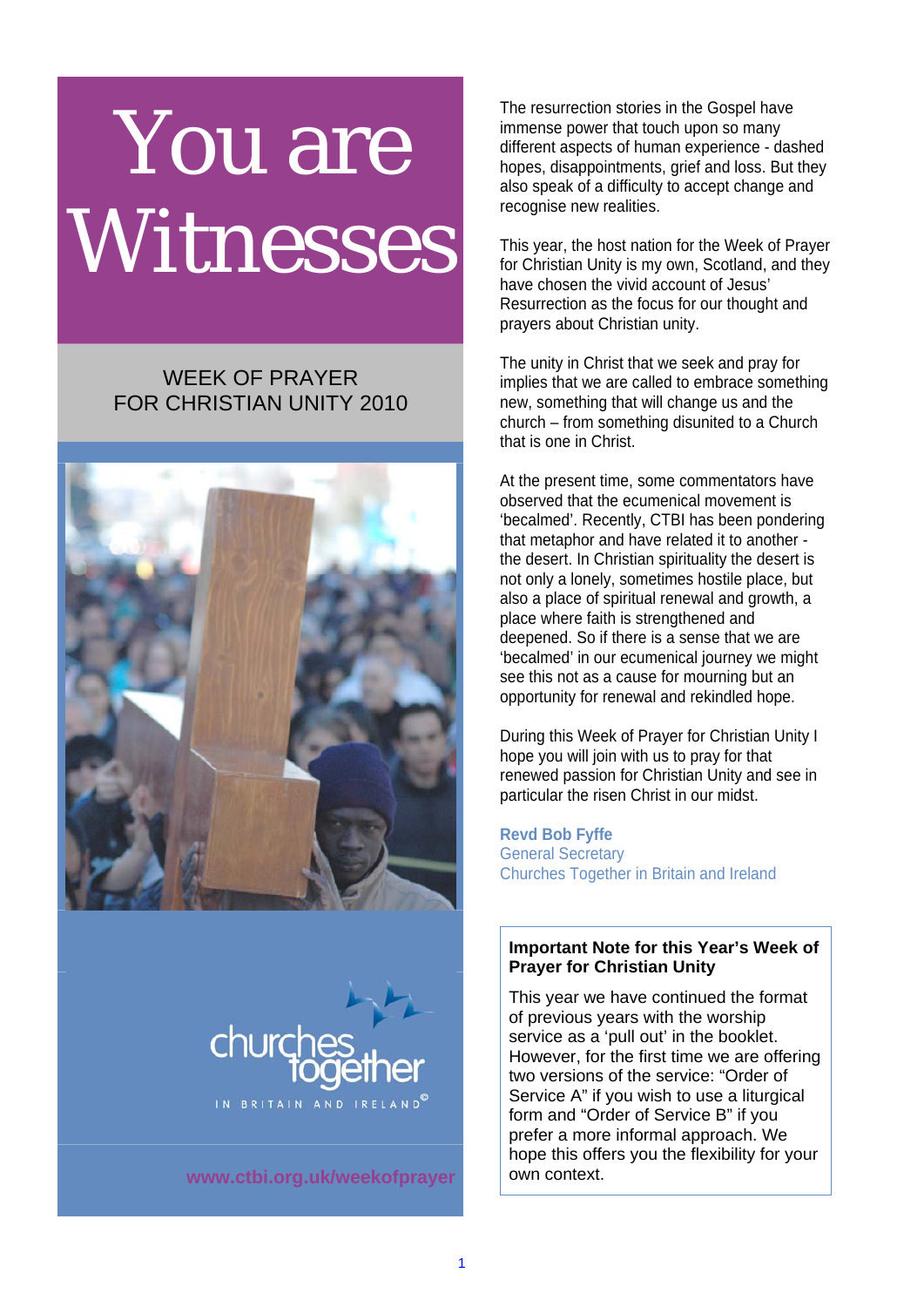## **Day 1** Theme: Witness<br>**Day 1** through celebrating life

## YOU

- *1. How do you and your church celebrate life?*
- *2. How might others learn through you that Christ is alive?*
- *3. In what ways do you feel you are growing more Christ-like, and in what ways do you feel you are not?*

## THE WORD

- READ: *Genesis 1:1. 26-31, Psalm 104:1-24, 1 Corinthians 15:12-20,*  Luke 24:1-5 – The resurrection is revealed to the women first.
- FOCUS: **Why do you look for the living among the dead?** (Luke 24: 5)

## **REFLECTION**

A time to mourn, and not to celebrate; to anoint lovingly the tortured corpse of a beloved master.

Who are the shining strangers?

Resurrection dawns at the pit of deepest despair; at the end of a restless night, fear of what was to come, oil and spices, women in tears, blurred vision and leaden-like limbs.

Morning dawns, light breaks through, awesome truth, the world is changed, a penny drops.

## THE WORLD

O God, who created us out of your love and who longs for love to flourish, we pray for those whose spirits are grieved, whose hope has died, enduring the gloom of half light and longing for morning to come.

## Day 2 Theme: Witness through<br>
<u>Sharing</u> stories sharing stories

## YOU

- *1. Have you ever been drawn into the stories of others?*
- *2. Has there been an occasion when you were able to share a story of faith?*
- *3. Where can we find the "Gospel Gossiped" using modern communications?*

## THE WORD

READ: *Jeremiah 1:4-8; Psalm 98; Acts 14:21-23;, Luke 24:13-17a - The Road to Emmaus* 

FOCUS: **What are you discussing with each other while you walk along?** (Luke 24: 17)

## **REFLECTION**

Your story encompasses mine: all my messy-worded-meanings, mis-spellings, crossings out and alterations. Somehow your story crafts mine, erasing what I thought was indelible, weaving your golden threads through my many-worded-meanings, making my life a miracle of your mercy and your grace.

## THE WORLD

Author of life and perfect conversation, we travel life's journey, sharing our stories, so often not knowing you walk with us. Thank you, for you are always there, listening to our questions and giving your answers, Ask us your questions and guide us into your Truth.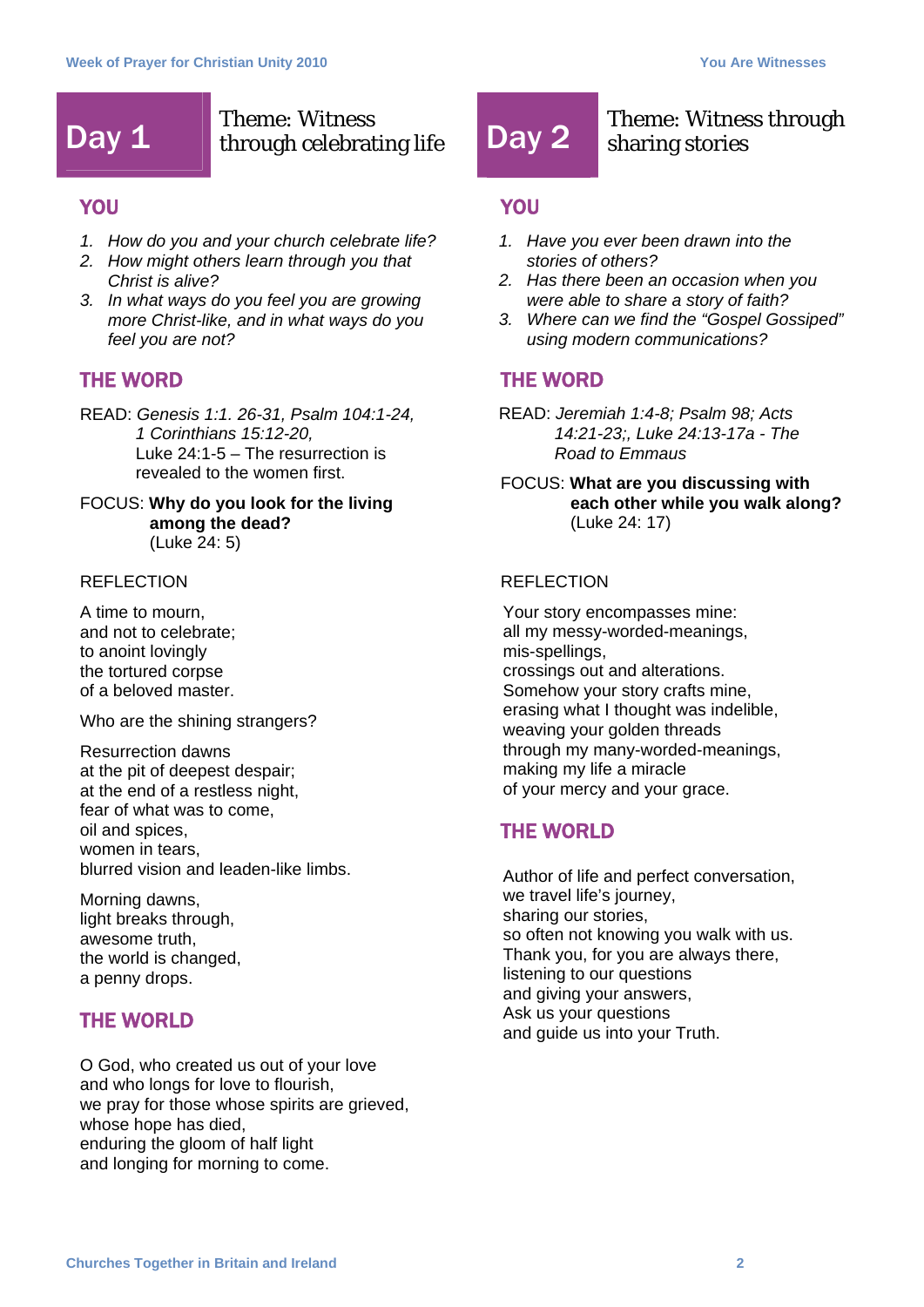## **Day 3** Theme: Witness<br>**Day 3** Inrough awareness

## YOU

- *1. When and in what ways are you aware of God's presence?*
- *2. Are you aware of today's global celebrations and tragedies, and how do you respond to these in your daily life?*
- *3. Is there something more that you or your church could do to respond to these situations?*

## THE WORD

- READ: *1 Samuel 3:1-10; Psalm 23; Acts 8:26- 40; Luke 24:13-19a –Jesus, the unrecognised companion on the road*
- FOCUS: **Are you the only stranger in Jerusalem who does not know the things that have taken place there in these days?**  (Luke 24: 18)

## REFLECTION

Walking the rough road back from Jerusalem, the air heavy with our disappointment, with sadness, loss, regret. ("Where is the one who should redeem Israel?") We were aware of the stranger matching his footsteps to our own. How could we guess that this unrecognised companion would yet reveal himself in such a simple action as the sharing of a loaf of bread?

## THE WORLD

Lord Jesus, you encounter us and walk alongside us in everyday life. We pray for the grace to be aware of your loving presence and of all that you offer us, so that we may give greater witness to our faith and trust in you.

God we walk the same road as those from whom the incidents of history have divided us. Draw us ever closer, so that together we may reflect the unity for which your son prayed.

## **Day 4** Theme: Witness through **Day 4** heritage and tradition heritage and tradition

## YOU

- *1. Who has inspired your faith?*
- *2. What is it in your faith that inspires you each day?*
- *3. How has your history shaped you?*
- *4. How can you pass on the good things of your tradition?*

## THE WORD

READ: *Deuteronomy 6.3-9; Psalm 34; Acts 4,32-35; Luke 24: 19-27 – He opened the Scriptures to them.* 

## FOCUS: **What things?**

## REFLECTION

The past is not entirely past but flows unseen; a hidden stream, life-giving source in barren seasons yet sometimes, sadly, trapped in stagnant pools.

When broken dreams disorientate disciples, leaving them orphaned from meaning and hope, there comes, afresh, traditions transforming truth to reassemble God's life-giving pattern.

Moses and the prophets heard long ago the promise of one who was yet to come, in whose life and death and resurrection earth and heaven were reconciled as one.

## THE WORLD

Grant us, O Living and Redeeming Lord, the eyes to see into and beyond our traditions. Give us the gift of discernment so we can pass to each other those things which build up your Body, which is your Church.

Give me eyes to see, and ears to hear your voice of love. Lead me so to act each day that I may display the Unity which is in your Church and World.

God, we pray for overwhelmed souls broken by shattering events, dismayed by fading dreams, grieving and grasping in equal measure. May salvation's story in Jesus Christ be their strength and song.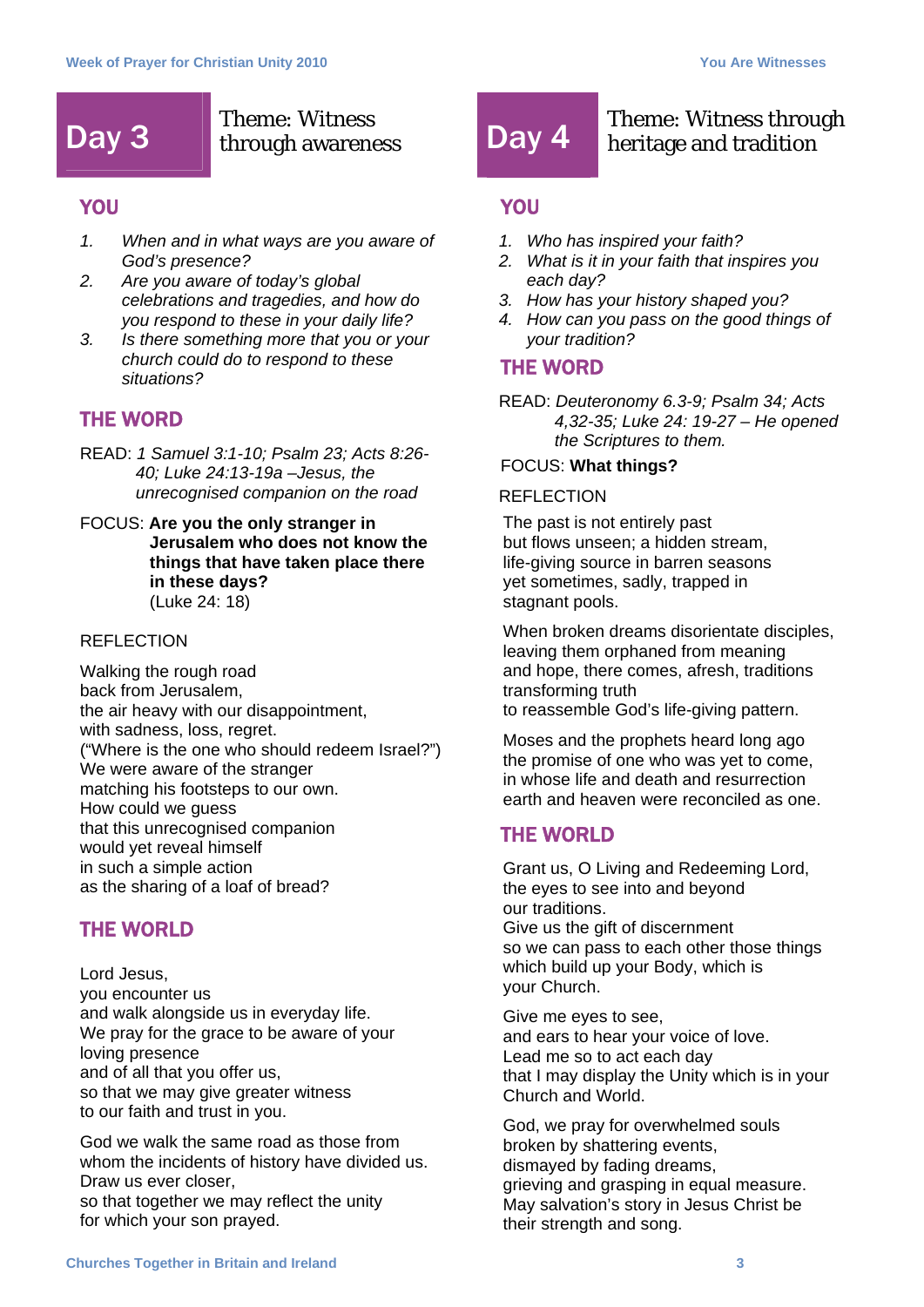## **Day 5** Theme: Witness

## YOU

- *1. How does the suffering of people you know affect you?*
- *2. How has your own experience of suffering affected your faith?*
- *3. How do reports of the suffering, oppression and poverty of people you don't know affect your life?*
- *4. How does Jesus bring hope for those who suffer?*

## THE WORD

READ: *Isaiah 50.5-9; Psalm 124; Romans 8.35-39; Luke 24:25-27 How foolish you are, and slow of heart to believe* 

## FOCUS: **Was it not necessary that the Messiah should suffer? (Luke 24: 26)**

## **REFLECTION**

Words known from childhood, Moses and prophets, marks of identity, source of security, now burst with new meaning.

Was it not necessary? Unavoidable? Suffering and glory inseparable; life lost for life gained and all our pain redeemed in his rising.

## THE WORLD

God, we praise you for the faithfulness of Jesus, embracing us through the suffering of the cross and drawing us deep into your amazing love.

We thank you that we have a Suffering Saviour who has known betrayal, persecution and injustice; who has endured torture of body and mind.

We thank you for all whose suffering has reflected your grace and dignity. We pray, O God, for all who suffer: those who feel forsaken, those who bravely struggle on and those who simply want it to end.

## Day 6 Theme: Witness through<br> **Day 6** faithfulness to faithfulness to the scriptures

## YOU

- *1. What are the passages of Scripture that mean most to you?*
- *2. Who or what in your life makes your heart burn with a passion for the gospel and a desire to give witness to Christ?*
- *3. Which Biblical passages have helped you to understand more fully the witness of other Christians?*

## THE WORD

- READ: *Isaiah 55:10; Psalm 119:17-40; 2 Timothy 3:14-17; Luke 24.28-35 – Jesus opens the Scriptures for two travellers*
- FOCUS: **Were not our hearts burning within us while he was talking to us on the road, while he was opening the scriptures to us? (Luke 24:28-35)**

## **REFLECTION**

The Word was made flesh and words about the Word made print: mere shapes on a page, potent symbols and signs of God's purpose.

And, balanced by bread broken before them, travellers, burned by digestion of the words, saw and understood.

Words and bread, minds and hearts: twin pillars of persuasion, of staggering truth, turning stumbling travellers into delighted disciples, tripping back to share their joy.

## THE WORLD

God, we praise and thank you for your saving Word reaching out to us through the Sacred Scriptures.

We thank you, too, for the brothers and sisters with whom we share your Word and discover together the abundance of your love.

We pray for the light of your Holy Spirit, so that your Word may lead and direct us into the unity you will for the sake of the world.

God, we pray for troubled travellers: disappointed by disunity, devastated by loss, submerged in sorrow, fearful of the future, needing hope.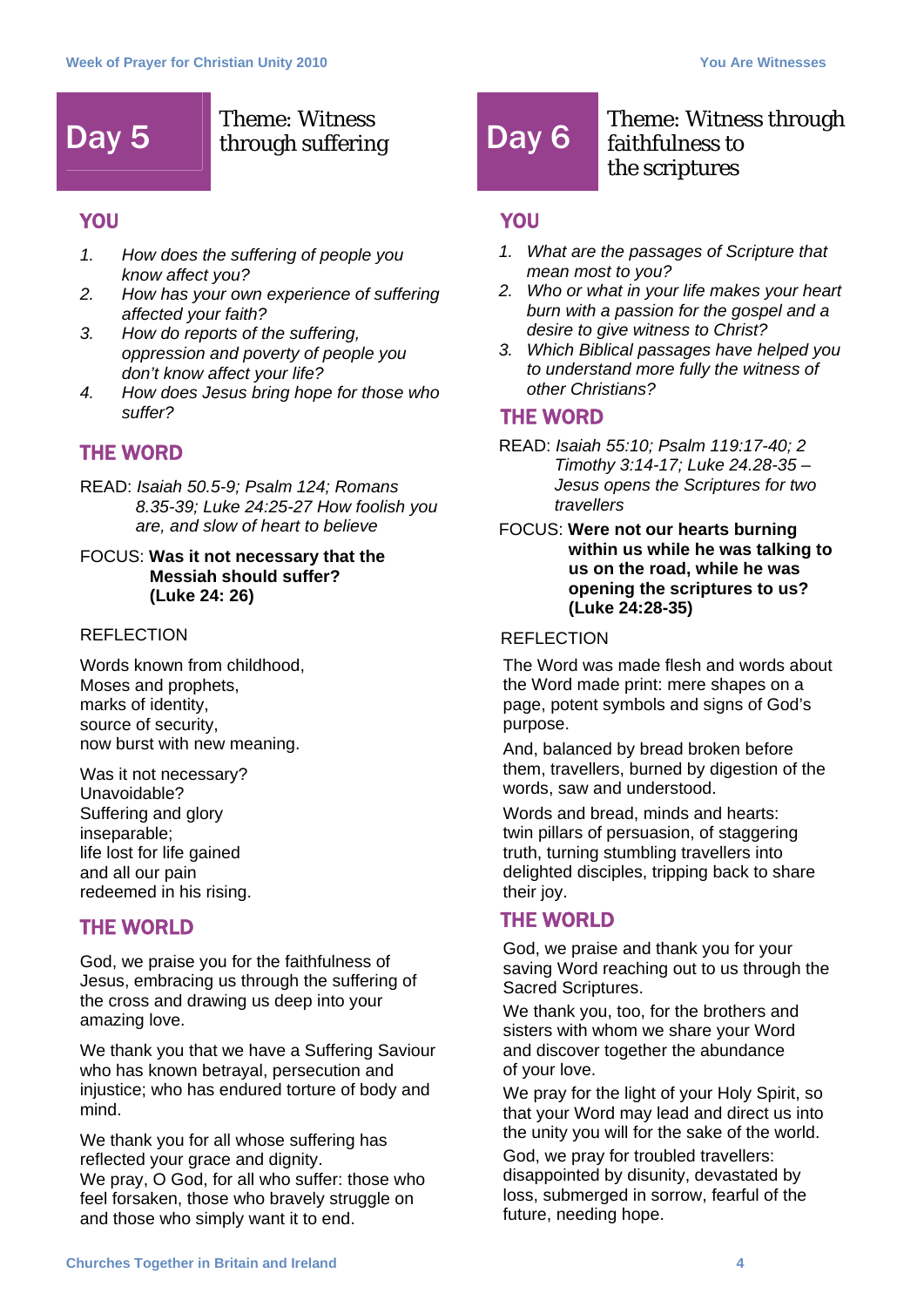## Day 7

## Theme: Witness

## **YOU**

- *1. How do you cope with your own fears and doubts?*
- *2. How might you be a cause of fear and anxiety for others?*
- *3. How may Christian communities encourage one another in faith and hope?*

## THE WORD

- READ: *Job 19:23-27; Psalm 63;Acts 3:1-10; Luke 24: 36-40 - The disciples were startled and terrified*
- FOCUS: **Why are you frightened, and why do doubts arise in your hearts? (Luke 24:36-40)**

## **REFLECTION**

We shrink life to fit. and hope is drained and trust is strained, and doubt dominates.

It is not that we don't see, it is precisely that we do: that death does not lay to rest the troublesome truth of faith.

And in the chaos Christ's rising brings, terror is not ghostly discomfort. but worldly disquiet, that now it all changes: hope is healing but a heartache too, and trust costs lives.

## THE WORLD

God our comfort and guide, when our doubts are deepest and our fears are darkest, you are there, though our clouded perception may miss your presence. Make us each secure and supportive, atune to the sensitivities of others, that we may be encouraged in faith and hope on our journey to you.

## Theme: Witness<br>through hope and trust Day 8 Integrative hospitality hospitality

## YOU

- *1. What hinders your own hospitality?*
- *2. Is the place where you live hospitable to strangers?*
- *3. What difference does the church make?*
- *4. Whose hospitality has touched you deeply?*

## THE WORD

- READ: *Gen 18:1-8; Psalm 146; Romans 14:17-19; Luke 24:41-48 – Then he opened their minds to understand the scriptures*
- FOCUS: **Have you anything here to eat? (Luke 24:41)**

## **REFLECTION**

Fasting is fine, focusing minds; feasting is great, sharing the meat.

Fasting is personal, quite self-referral; feasting is communal where spirits meet.

Loving in giving, donating approval, needs of the body attended with grace.

Each one important, the first and the least, all must be welcome and all have a place.

## THE WORLD

God of the open hand, in whom all find a welcome: help us to feed the hungry, give refreshment to the thirsty, provide covering for the naked, care for the sick, extend a hand of friendship to the isolated, as fellow pilgrims of Love's embrace.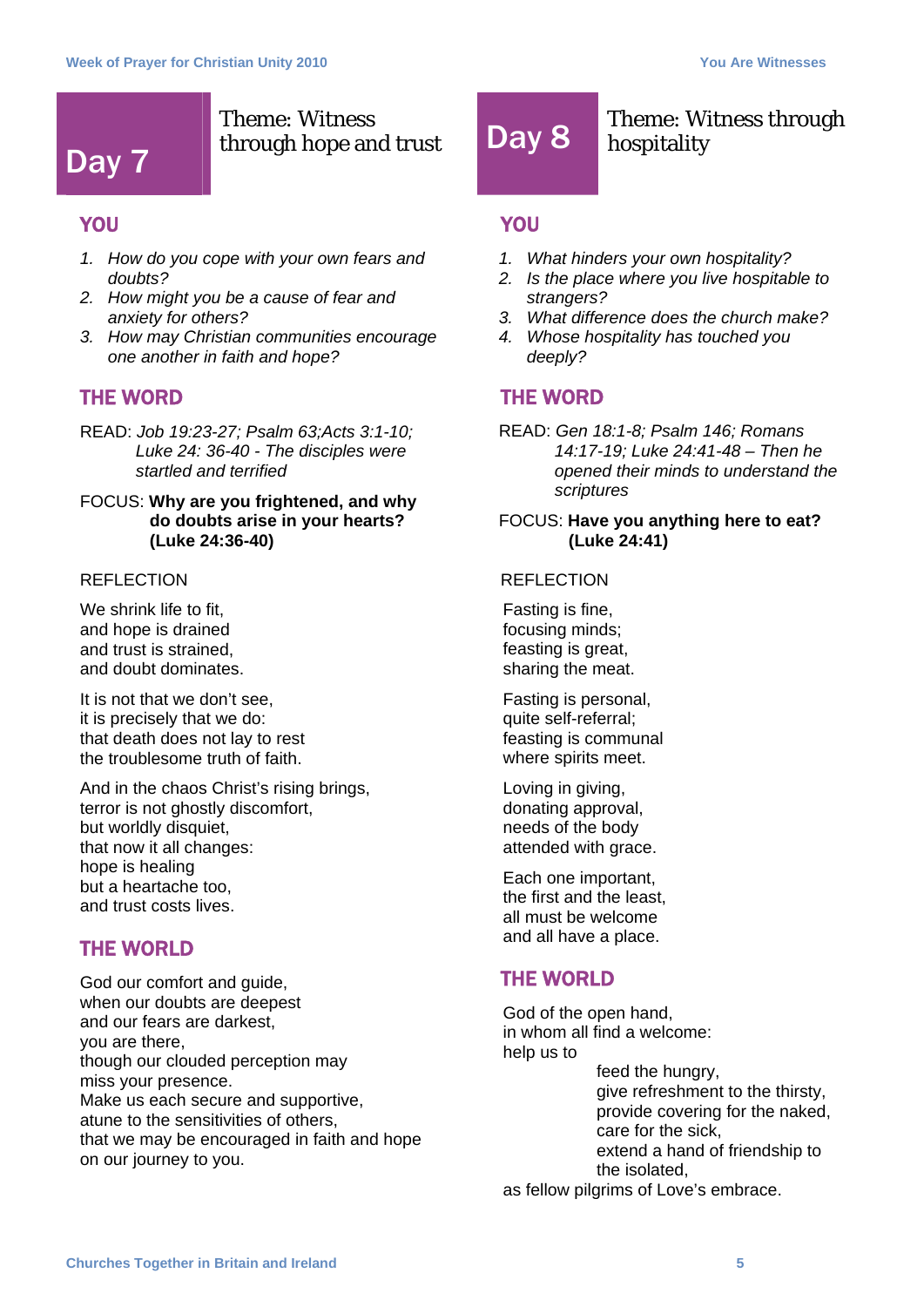ORDER OF SERVICE A

ORDER OF SERVICE

 $\triangleleft$ 

## Order of Service A

## **GATHERING**

As people arrive they may be given a card with the question "What are you hoping for?". They are invited to fill in their responses, turning their answer into a prayer, and these are collected during the prayers of intercession.

Devotional songs, drawing together the traditions represented, are sung as the congregation gathers. The congregation is invited to stand for a culminating hymn of praise

## **Call to worship**

*My eyes have seen your salvation which you have prepared in the presence of all peoples.* 

**A light for revelation to the nations and for the glory of your people.** 

## I: THE NEWS AT THE EMPTY TOMB

## **Gathering Gospel** Luke 24:1-12

This could be read by different voices, each saying one sentence, from within the congregation. The last reader then places a Bible before the congregation saying

*This is the Gospel of Christ.* 

**Praise for the dawning of your truth.** 

## **Song of resurrection praise**

See *Additional resources* for suggestions

## **Welcome**

'

A shared welcome is given by all leaders at front of the worship space. An explanation of the service and the key text: Luke 24:48 'You are witnesses of these things

## **Opening prayer of gratitude for God's presence**

*Let us pray that we may be ready to be called by God's Holy Word.* 

*Almighty God, who gave such grace to your apostle Saint Andrew that he readily obeyed the call of your Son Jesus Christ and brought his brother with him: call us by your holy word, and give us grace to follow you without delay and tell the good news of your kingdom; through Jesus Christ your Son our Lord, who is alive and reigns with you, in the unity of the Holy Spirit. one God, now and for ever.*  **Amen.** 

## *Word*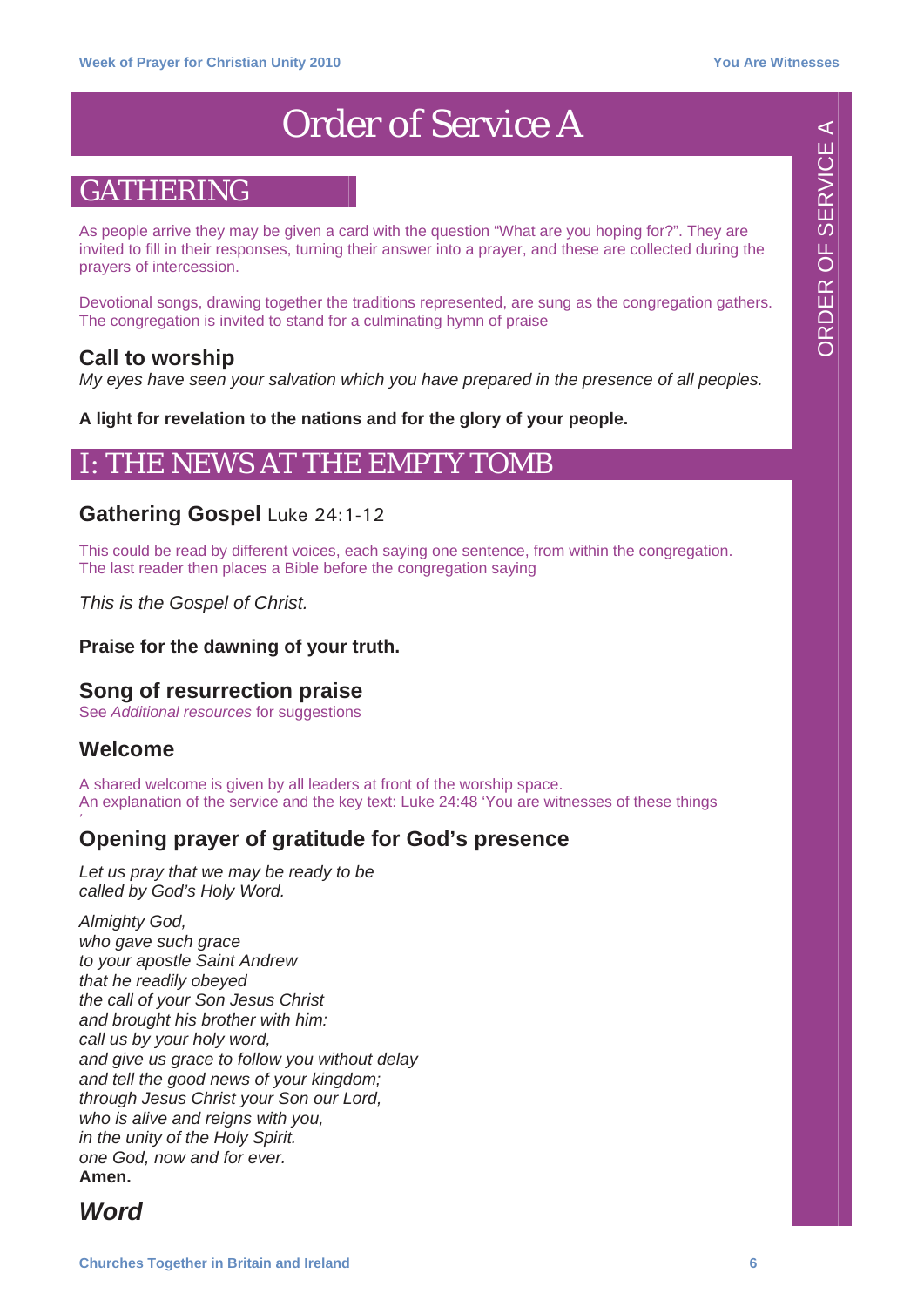## II: THE STORY ON THE ROAD TO EMMAUS

**Reading** Luke 24:13-24

**Song or Psalm**  *For example, Haven't you heard? (CG46)* 

**Meditation**  See *Additional resources* for options.

**Reading** Luke 24:25-35 This may be announced.

*This is the Gospel of Christ.*  **Praise for the dawning of your truth.** 

**Song: "***Will you come and follow me?" (R&S 558; CH5 533; Common Ground 148)* 

**Address, Sermon or Reflection**  "This is the Gospel we share."

## III: YOU ARE WITNESSES

**Reading** Luke 24:36-49 This may be announced.

*This is the Gospel of Christ.*  **Praise for the dawning of your truth.** 

We believe that Jesus, the Christ, the Messiah suffered and rose from the dead on the third day, and that repentance and forgiveness of sins is to be proclaimed in his name to all nations.

## *Prayers*

## **Prayers of Intercession**

*The response "Bring your best to their worst" (in "There is One Among Us" , Wild Goose Publications) may be said or sung several times while the cards "What are you hoping for?" are collected prior to the prayers. The response may also be sung during the prayers. Other responses may be used.* 

## **The Lord's Prayer**

## **The Peace**

**LEADER** The risen Christ came and stood amongst his disciples and said 'peace be with you'. They were glad when they saw the Lord. The peace of the Lord be always with you. **ALL And also with you.** 

**Hymn or Song** 

See *Additional resources* for suggestions,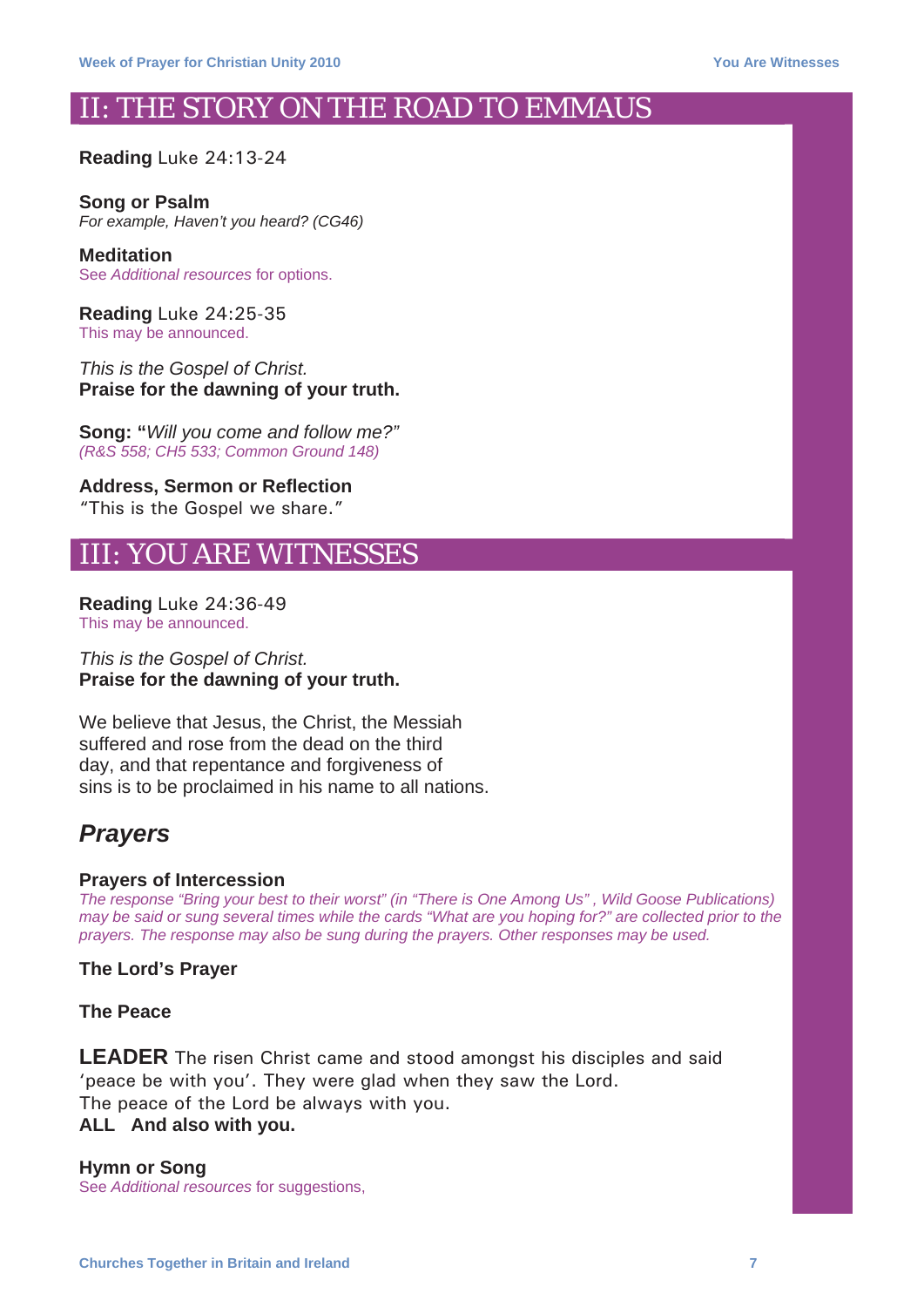## INVITATION TO COMMITMENT

**LEADER** Where do we commit ourselves to be?

## *Prayer of commitment (said by all)*

**Take us from where we are, to where you want us to be; make us not merely guardians of a heritage, but living signs of your coming Kingdom; fire us with passion for justice and peace between all people;** 

**fill us with that faith, hope and love which embody the Gospel; and through the power of the Holy Spirit make us one. That the world may believe, that your name may be enthroned in our nation, that your church may more effectively be your body, we commit ourselves to love you, serve you, and follow you as pilgrims not strangers.** 

## **Amen.**

*(Taken from the commitment used at the Inaugural Service of* Action of Churches Together in Scotland*.)* 

## DISMISSAL

## **The Blessing/Benediction**

God who raised Jesus Christ from the dead give you confidence to trust in the kingdom to come.

### **Amen.**

Christ who broke bread and walks with his friends feed you with his Word and lead you in truth.

### **Amen.**

The Spirit who empowers the Church for all time give you unity to witness in the power of his name.

## **Amen.**

And the blessing …

## **Amen.**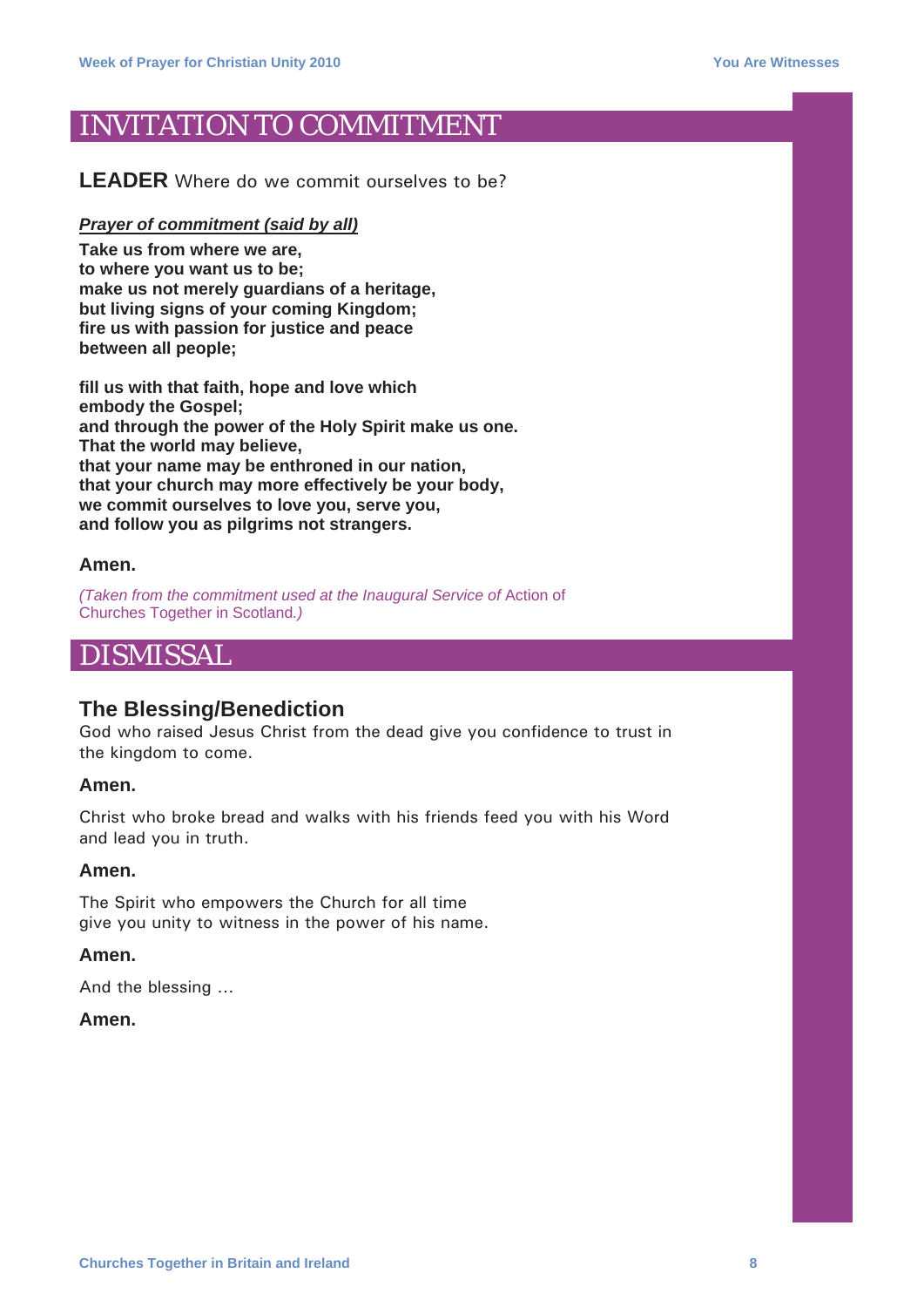## **Song of thanksgiving**

Many, yet one, are the gifts of God's people, summoned and challenged to love and declare witness to God, who is love never ending, work for God's kingdom of justice and peace.

*Chorus: All who have faith shall share in God's mission, travelling people who dream and inspire, sharing our lives with all those we encounter. Offering hope as we journey with God.* 

Talents and skills have been given for service, sharing with others so God may be known, gifts given freely and willingly offered, blessed by the Spirit whose presence is near.

### *Chorus:*

Singing and baking, accounting and teaching, friendship and comfort and mending the roof, visiting, preaching, empowering or praying, such are the gifts which we offer to God.

### *Chorus:*

People so varied, yet one in our purpose, coming together as one family. Sharing the Gospel, enabling each other, this is our goal and the source of our hope.

### *Chorus:*

Many yet one are the gifts of God's people



*© Lindsey Sanderson, reproduced with permission*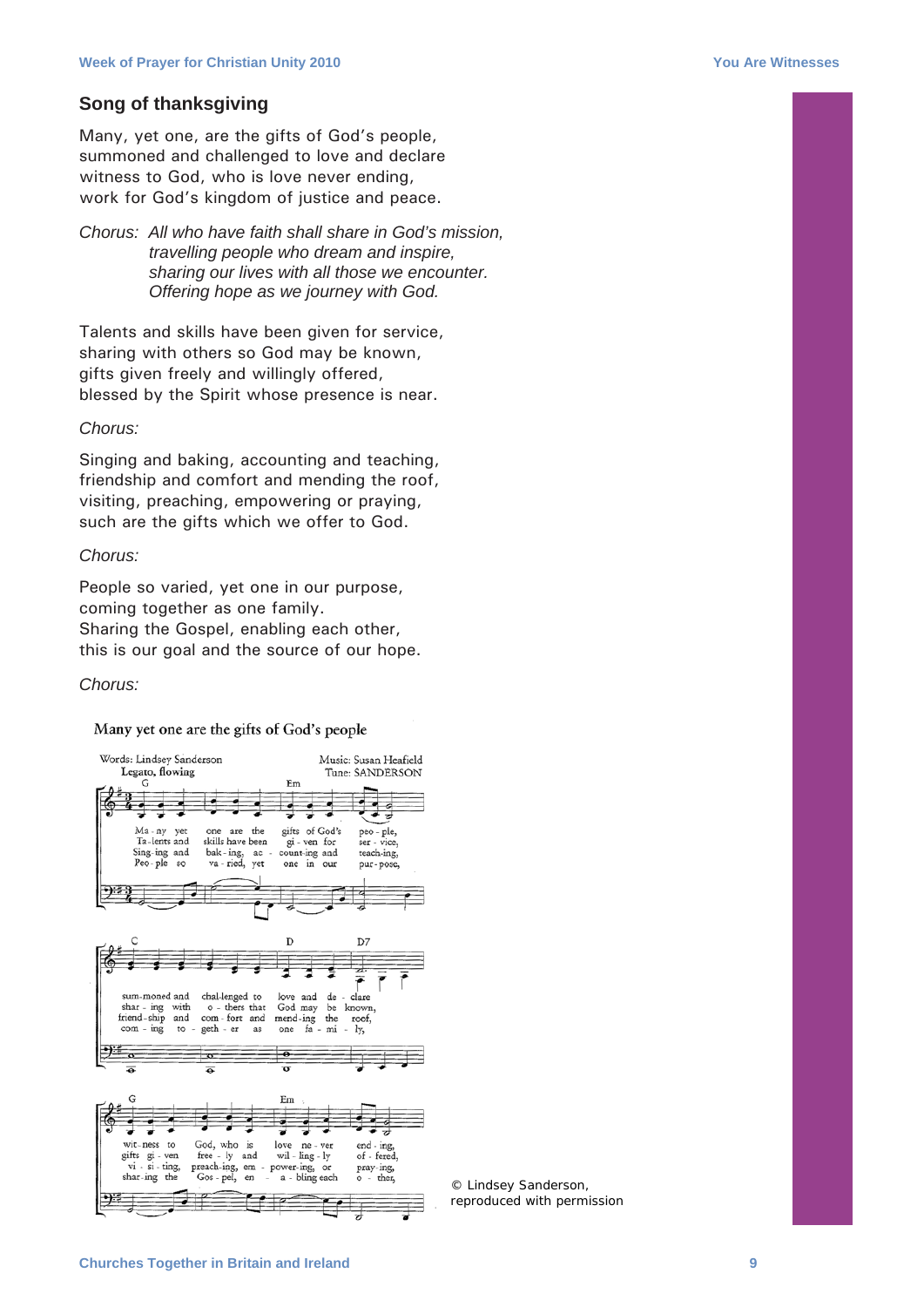## **Dismissal Gospel**

read from the church door.

*Then he led them out as far as Bethany, and, lifting up his hands, he blessed them. While he was blessing them, he withdrew from them and was carried up into heaven. And they worshipped him, and returned to Jerusalem with great joy! (Luke 24:50-53)* 

## **Sending out song**

## **He is Lord**



He has

*'He is Lord of all' © John Bradley, reproduced with permission* 

all the power to save!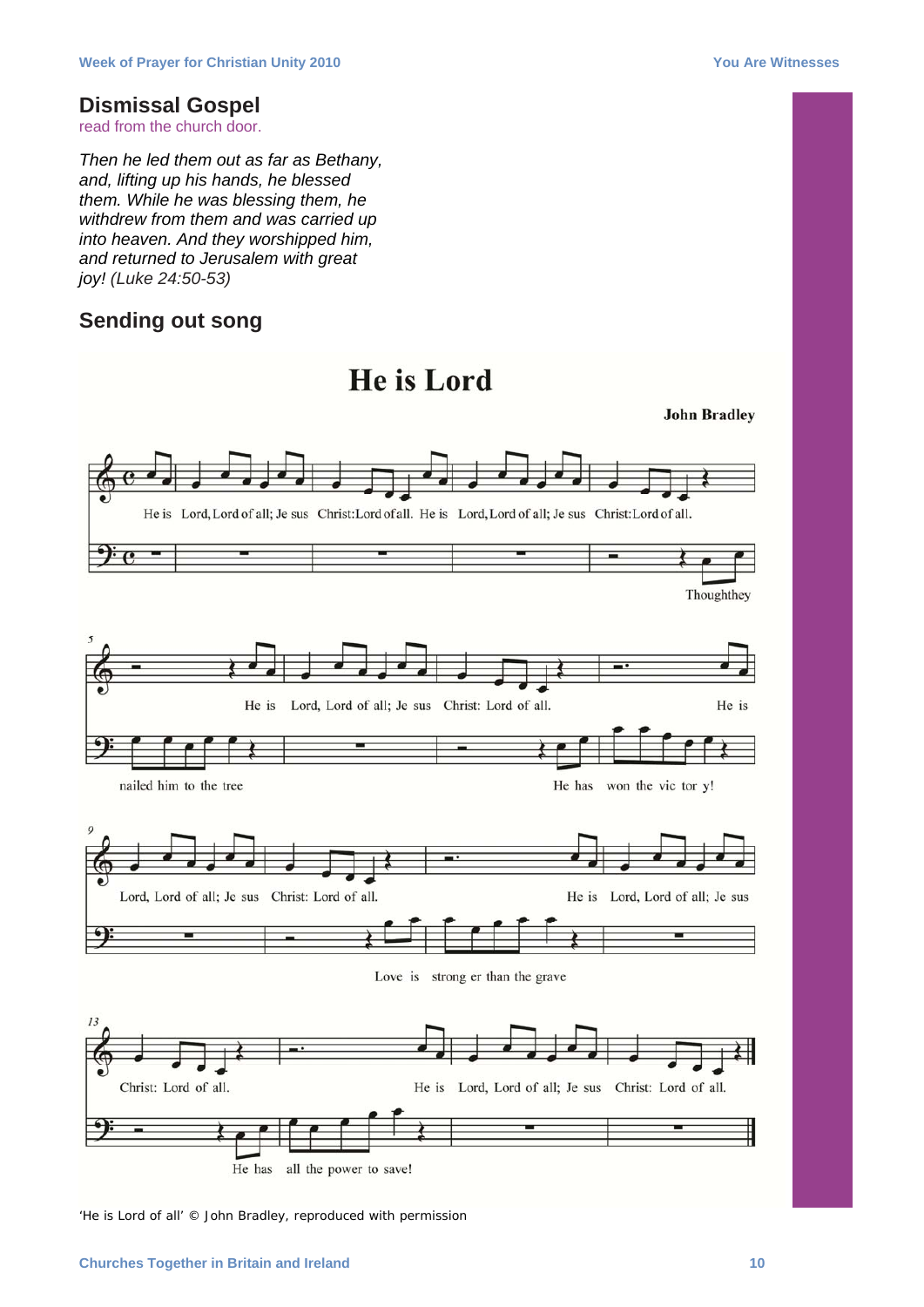## Order of Service B

As people come in, they are given a postcard with a question mark on the front.

## **Gathering song**

suggestions can be found on the "additional resources" page: www.ctbi.org.uk/weekofprayer

## **Welcome and introduction**

## **Hymn/Song**

## **Reading 1: Luke 24. 1-12**

*read from the congregation* 

## **Poem: Why do you look for the living among the dead?**

The question hangs in the air before touching me In the depths of my soul Why have I been perplexed when peace stands so near? Why have I not been dazzled daily by the light of the world? Why have I been still afraid when you say there is nothing to fear?

'Remember' whispers a voice 'How he spoke to you, Return from the tomb, He is not there! Nor ever shall be!'

Out of the many words that I speak In prayer may some rise to the heavens ... In faith may others believe what I say, run to that tomb and see for themselves linen wrappings fallen to the ground And marvel as they journey towards home

*A song, dance or drama may be performed here.* 

## **Reading 2: Luke 24.13-27**

*This might be read by three different voices.* 

## **Poem: Are you the only stranger in Jerusalem who does not know the things that have taken place there in these days?**

Walking the rough road back from Jerusalem, the air heavy with our disappointment, with sadness, loss, regret. ("Where is the one who should redeem Israel?") We were aware of the stranger matching his footsteps to our own. How could we guess that this unrecognised companion would yet reveal himself in such a simple action as the sharing of a loaf of bread?